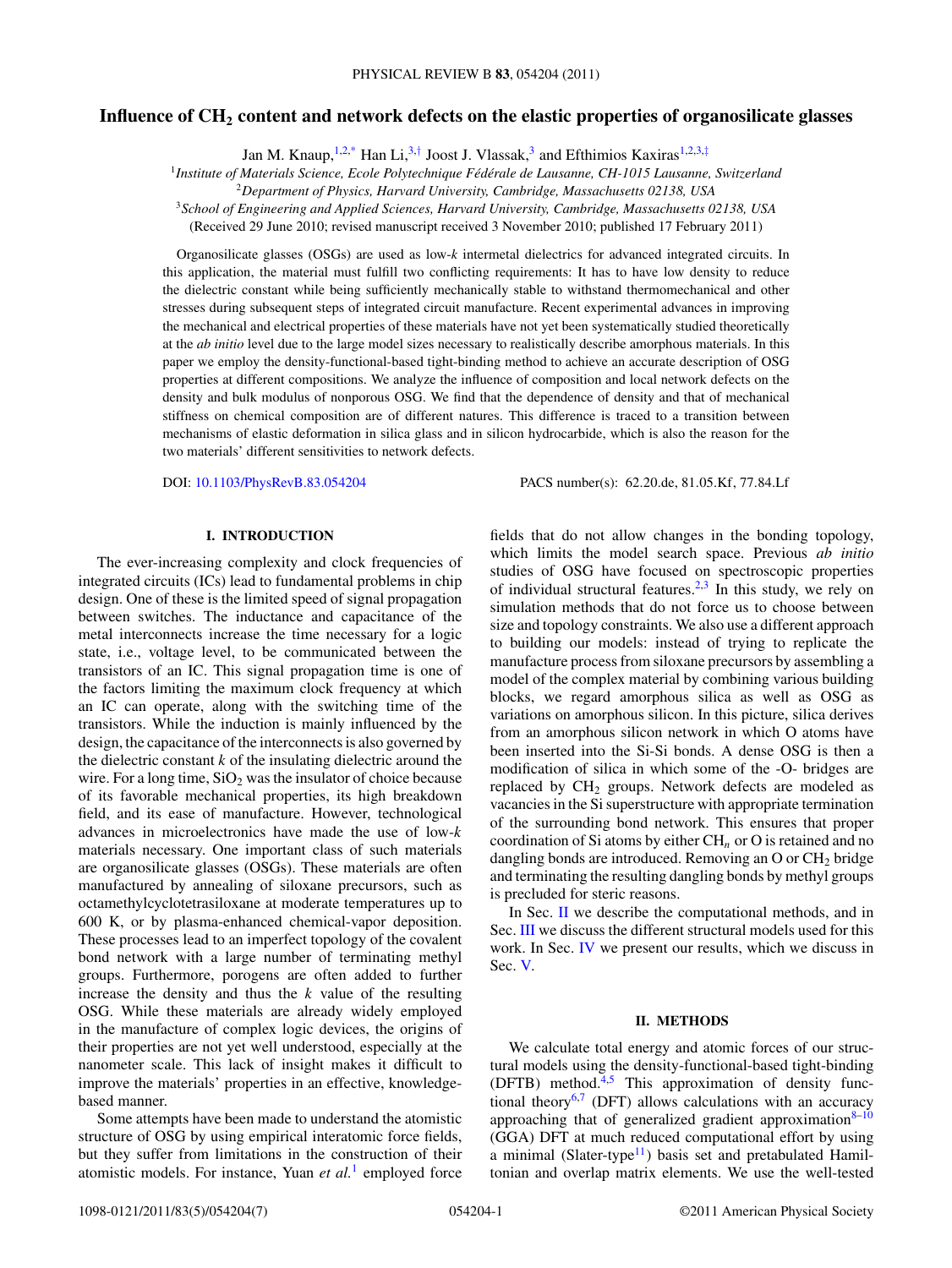|                               | <b>DFTB</b>   | $GGA$ (Ref. 17) | Expt. $(Refs. 18-20)$ |  |
|-------------------------------|---------------|-----------------|-----------------------|--|
| $\rho_0$ (g/cm <sup>3</sup> ) | 2.19          | $2.24 - 2.33$   | 2.20                  |  |
| $R_{\text{Si-O}}(\text{\AA})$ | 1.625(0.008)  | 1.626(0.018)    | 1.61                  |  |
| $R_{\text{O-O}}(\AA)$         | 2.69          | 2.67(0.104)     | 2.66                  |  |
| $R_{\text{Si-Si}}(\AA)$       | 3.10          | 3.073(0.114)    | 3.077                 |  |
| $\angle$ O-Si-O (deg)         | 109.47(2.41)  | 109.47(5.20)    | -                     |  |
| $\angle$ Si-O-Si (deg)        | 145.25(11.92) | 144.46(14.12)   | 146.7(7.3)            |  |
| $B_0$ (GPa)                   | 25            |                 | 37                    |  |

<span id="page-1-0"></span>TABLE I. Zero-pressure properties of the 192-atom a-SiO<sub>2</sub> model. Generalized gradient approximation DFT values taken from volumeoptimized GGA calculations in Ref. [17.](#page-6-0) Standard deviations are given in parentheses, where available.

pbc-0-1 parameter  $set<sup>12</sup>$  $set<sup>12</sup>$  $set<sup>12</sup>$  and iterate the self-consistent charge until the absolute value of the charge difference between subsequent steps drops below 10−7*e*. We optimize atomic positions using conjugate gradients until the magnitude of force components on all atoms falls below 10−<sup>4</sup> H*/*bohr. To find the ideal cell volumes for the individual models, we keep all supercells orthorhombic, optimizing the atomic positions and supercell vectors simultaneously, with one order of magnitude stricter convergence criteria. We determine the elastic properties of our OSG models by means of simulated stressstrain experiments, fitting the Birch-Murnaghan equation of state<sup>13</sup>

$$
U(V) = U_0 + \frac{9V_0B_0}{16} \left\{ \left[ \left( \frac{V_0}{V} \right)^{\frac{2}{3}} - 1 \right]^3 B'_0 + \left[ \left( \frac{V_0}{V} \right)^{\frac{2}{3}} - 1 \right] \left[ 6 - 4 \left( \frac{V_0}{V} \right)^{\frac{2}{3}} \right] \right\}
$$
 (1)

to a series of models strained around the equilibrium cell volume. In the above equation,  $U$  is the total energy,  $V$  is the cell volume,  $V_0$  and  $U_0$  denote the equilibrium volume and energy,  $B_0$  is the bulk modulus, and  $B_0'$  is the pressure gradient

of the bulk modulus. We average over models of the same composition.

# **III. MODELS**

The basis of all of our models is a perfectly coordinated 64 atom supercell model of amorphous silicon, which was generated by careful simulated annealing using the environment-dependent interatomic potential (EDIP) potential.<sup>[14–16](#page-6-0)</sup> Ten different models of amorphous  $SiO<sub>2</sub>$  were generated by expanding the *a*-Si model and adding O atoms with Si-O-Si angles of 150◦ at random positions around the axes of each former Si-Si bond. The resulting initial models were then relaxed in atomic positions and unit cell dimensions using DFTB. Since all ten initial models relaxed into the same final configuration, we conclude that we have found the global minimum configuration for the present network topology. The resulting 192-atom amorphous silica cell is shown in Fig. 1(a).

As can be seen from the data in Table I, the DFTBcalculated properties correspond very well to previous *ab initio* calculations by van Ginhoven *et al.*[17](#page-6-0) See Ref. [21](#page-6-0) for histograms of the bond angle and bond length distributions and



FIG. 1. (Color online) Structural models of (a) the dense  $SiO<sub>2</sub>$  structure and (b) one variant of dense  $SiO<sub>1.6</sub>(CH<sub>2</sub>)<sub>0.4</sub>$ . Both cells are shown in the same perspective. Note that both models have perfect coordination. Bonds across the periodic boundaries of the supercell are not shown.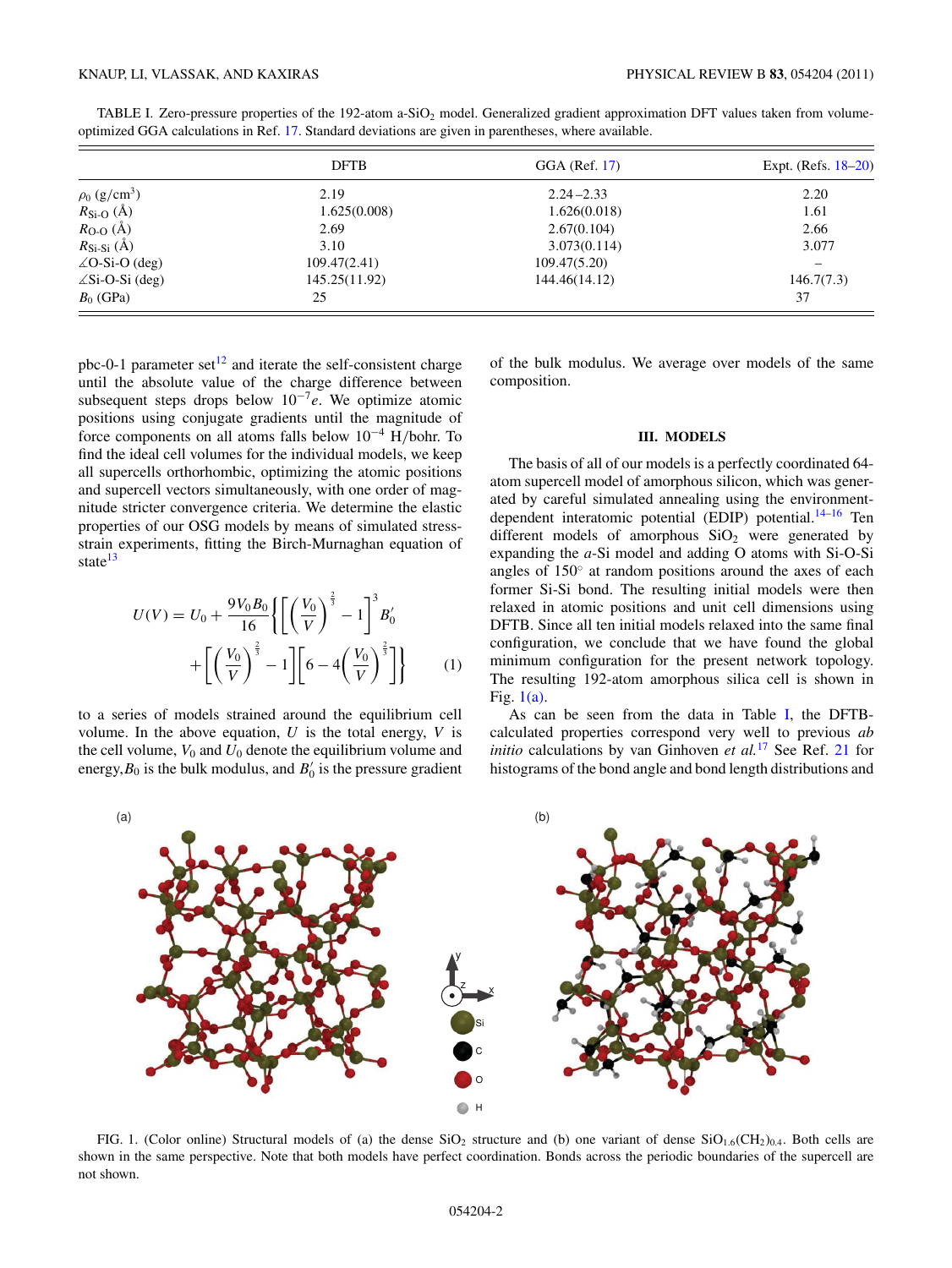<span id="page-2-0"></span>TABLE II. Zero-pressure properties of the  $448$ -atom  $a$ -Si $CH<sub>2</sub>)<sub>2</sub>$ model.  $x, y \in [Si, H]$ .

| <b>DFTB</b>                           |              |  |  |  |
|---------------------------------------|--------------|--|--|--|
| Density $\rho_0$ (g/cm <sup>3</sup> ) | 1.67         |  |  |  |
| $R_{\text{Si-C}}(\text{\AA})$         | 1.898(0.035) |  |  |  |
| $R_{C-C}(\AA)$                        | $\sim$ 3.1   |  |  |  |
| $R_{\text{Si-Si}}(\text{\AA})$        | $\sim$ 3.4   |  |  |  |
| $\angle C-Si-C$ (deg)                 | 109.17(7.82) |  |  |  |
| $\angle x$ -C-y (deg)                 | 108.92(9.01) |  |  |  |
| Bulk modulus $B_0$ (GPa)              | 47.4         |  |  |  |

for the radial distribution function of our silica model. No static property varies significantly from previous volume-optimized generalized gradient approximation density functional theory (GGA-DFT) calculations. The bond length and bond angle distributions as well as further peaks of the radial pair distribution function also correspond well to previous theoretical results. $17,22$  The results from both simulation works also show very good agreement with experimental values for fused silica. We conclude that our 192-atom amorphous silica model represents silica glass very well. The calculated elastic properties agree reasonably well with experiment; the bulk modulus deviates by ∼30%, which is a well-known behavior of GGA calculations.

We proceed from silica glass to organosilicates  $SiO_{2(1-x)}(CH_2)_{2x}$  by randomly replacing a fraction *x* of O atoms from the glass network with  $CH<sub>2</sub>$  groups, followed by a reoptimization of cell vector lengths and atomic positions. We generate five different models for each O replacement fraction:  $x = 0.1, 0.2, 0.3, 0.4, 0.5,$  and 0.7, plus one model of silicon hydrocarbide  $(x = 1)$ . Figure [1\(b\)](#page-1-0) shows one of the  $x = 0.2$ models. Table II shows our results for  $Si(CH_2)_2$ . The density decrease with respect to silica is caused by two factors in equal measure: the  $CH<sub>2</sub>$  group is 2 amu or 12.5% lighter than an O atom, and the Si-C bonds are  $\sim$ 0.2 Å or 12% longer than the Si-O bonds.

To examine the influence of network defects, we remove one or two single Si atoms (labeled  $V_{Si}$ ) or a Si-O-Si bridge  $(V_{2Si})$  from the network and replace the dangling neighboring O atoms with  $CH_3$  groups. For each of these defect types, we generated three silica models with the Si vacancies in different positions, ensuring a uniform distribution in the models containing two separate Si vacancies  $(2V_{Si})$ . We then generate a full set of composition variants for each defective model, following the same procedure as for the fully coordinated networks. These single Si vacancies cannot be regarded as pores, as the terminating methyl groups fill the whole volume of the void arising from removing  $SiO<sub>4</sub>$ . Only the  $V<sub>2Si</sub>$ and larger defects actually introduce empty volume into the system.

It should be noted that the defects in the network connectivity introduced in this way do not lead to the formation of occupied electronic gap states. Therefore any errors by defect-defect interaction that could be regarded as spurious do not influence our results.

### **IV. RESULTS**

#### **A. CH2 content dependence**

The density plot in Fig.  $2(a)$  shows that the densities of the OSG vary almost linearly with the O to  $CH<sub>2</sub>$  replacement fraction. The trend suggests a small nonlinearity that can be approximated by adding a third-order polynomial with nodes at  $x = 0$ ,  $x = 0.5$ , and  $x = 1$  to a linear transition between the silica and silicon hydrocarbide densities:

$$
\rho(x) = \rho_{\text{SiO}_2} + x \left[ \rho_{\text{Si(CH}_2)_2} - \rho_{\text{SiO}_2} \right] + \gamma x \left( x - \frac{1}{2} \right) (x - 1). \tag{2}
$$

We find the optimal parameters for this curve to be  $\rho_{\rm SiO_2} =$ 2.20 g/cm<sup>3</sup>,  $\rho_{Si(CH_2)_2} = 1.67$  g/cm<sup>3</sup>, and  $\gamma = 1.02$ . The



FIG. 2. OSG properties as a function of the O replacement fraction *x*. (a) Zero-pressure density  $\rho_0$ . (b) Bulk modulus  $B_0$ . Error bars correspond to confidence intervals of the means over equal composition variants. Confidence values for  $x = 0$  and  $x = 1$  are estimates.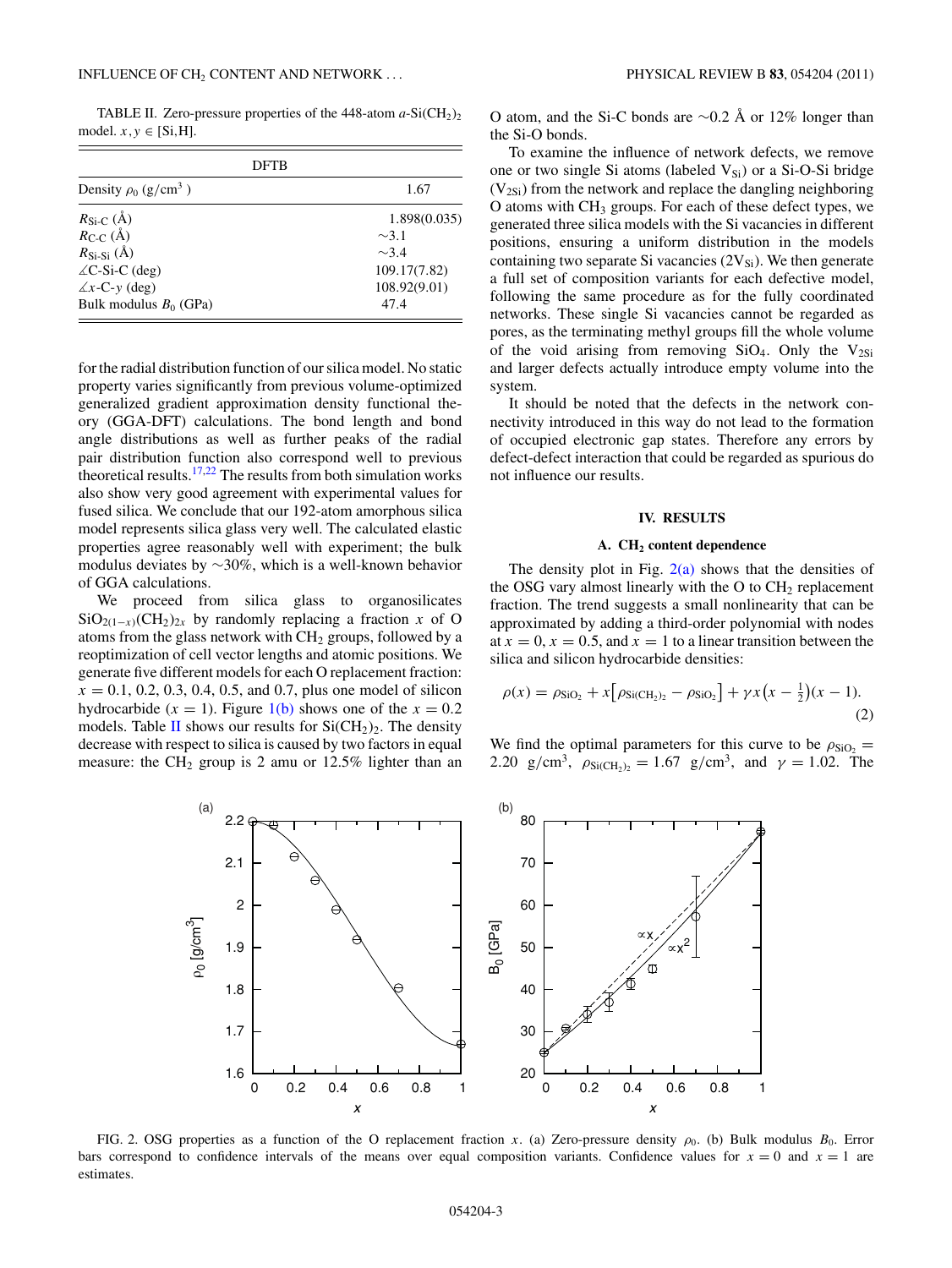<span id="page-3-0"></span>

FIG. 3. (a) Bond angle and (b) bond length statistics for hydrostatic compression of the 192-atom amorphous  $SiO<sub>2</sub>$  unit cell. Error bars show the half-width  $\sigma$  of the corresponding distributions.

very small differences of the curve-fitted density parameters for silica and silicon hydrocarbide from the values of the cell-optimized models (cf. Tables [I](#page-1-0) and [II\)](#page-2-0) indicate that our model of the composition dependence is reasonable.

The bulk moduli calculated under the constraint of cubic cell dimensions, plotted in Fig. [2\(b\),](#page-2-0) show a more complex behavior. Their values vary much more at each data point than the densities. More important, however, is the interpolation of bulk moduli for SiO2(1−*<sup>x</sup>*)(CH2)2*<sup>x</sup>* composites. A linear regression does not yield a good description of the transition from silica to silicon hydrocarbide at all. As Fig. [2\(b\)](#page-2-0) shows, the bulk moduli of the mixed  $SiO_2-Si(CH_2)_2$  phases are consistently lower than a linear mixture of the form  $B_0 =$  $(1 - x)B_0^{\text{SiO}_2} + xB_0^{\text{Si(CH}_2)_2}$  would predict. Adding a parabolic nonlinearity that only acts on the mixed phases with roots at

 $x = 0$  and  $x = 1$  leads to a reasonably good description of the bulk moduli:

$$
B_0(x) = (1 - x)B_0^{\text{SiO}_2} + xB_0^{\text{Si(CH}_2)_2} + \gamma x(x - 1). \tag{3}
$$

To elucidate the origin of this nonlinear lowering of stiffness, we examine the elastic deformation mechanisms of silica and silicon hydrocarbide: specifically, we compare the behavior of bond angles and bond lengths between  $a-SiO<sub>2</sub>$ , Fig. 3, and  $a-Si(CH_2)_2$ , Fig. 4. Comparing the behavior of the bond angles, Figs.  $3(a)$  and  $4(a)$ , we find that the mean bond angles in  $a$ -Si $(CH<sub>2</sub>)<sub>2</sub>$  do not change significantly under isotropic strain. Comparing the bond length changes with hydrostatic strain, Figs.  $3(b)$  and  $4(b)$ , we see that the C-Si bonds in  $a$ -Si $(CH_2)_2$  are compressed much more than the Si-O bonds in a- $SiO<sub>2</sub>$ , the relative bond length compression being more than one order of magnitude larger in  $SiCH<sub>2</sub>)<sub>2</sub>$  than in



FIG. 4. (Color online) (a) Bond angle and (b) bond length statistics for hydrostatic compression of the 448-atom amorphous  $SiCH<sub>2</sub>$ )<sub>2</sub> unit cell. Error bars show the half-width  $\sigma$  of the corresponding distributions.  $a, b \in [S_i, H]$ ;  $x, y \in [O, C]$ .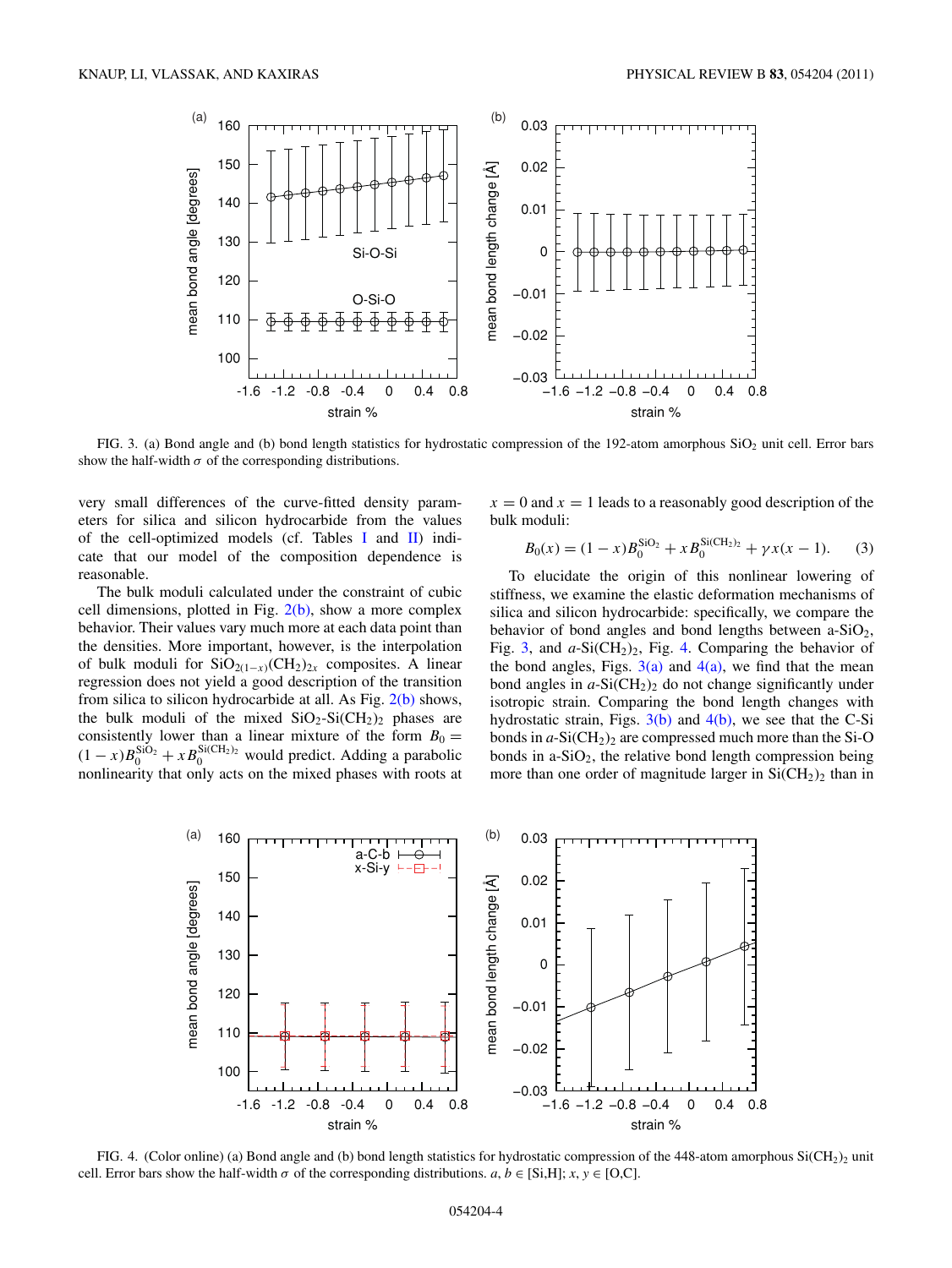<span id="page-4-0"></span>

FIG. 5. (Color online) The effect of network defects on bulk density.

 $SiO<sub>2</sub>$ . These results show that silica accommodates for strain by bending of Si-O-Si bond angles, while silicon hydrocarbide is elastically deformed through the adaption of Si-O bond lengths.

#### **B. Local network defects**

To test the influence of local network defects we repeat the simulated stress-strain experiments on the  $V_{Si}$ ,  $2V_{Si}$ , and  $V_{2Si}$  defect models described in Sec. [III.](#page-1-0) All defect models lead to a noticeable decrease in density and bulk modulus compared to the dense phases. Figure 5 and Table [III](#page-5-0) show that the densities decrease with increasing mass of the removed atoms, as does the density nonlinearity. However, the influence of vacancy distribution and size differs in silica and in silicon hydrocarbide. In silica, the density reduction of a single defect is almost identical to the mass reduction of the unit cell, indicating only very small changes in the unit cell volume, regardless of the defect size. A second  $V_{Si}$ , however, leads to a considerably larger density reduction than what is caused by the mass defect alone. A higher density of missing network links allows the silica network to expand. In contrast, in  $SiCH<sub>2</sub>)<sub>2</sub>$ , the density reduction induced by missing network links is always much larger than the mass defect. Here, even the lowest density of network defects that can be represented by our model allows for a considerable relaxation of the cell volume. This indicates that a dense network structure of silicon hydrocarbide is under considerable internal stress.

The size of the defect  $(V_{Si}$  vs  $V_{2Si}$ ) does not have a noticeable influence on the bulk modulus of silica, while there is a definite dependence on the number of defect centers, as shown in Fig. 6. In  $Si(CH_2)_2$ , introducing a single network defect leads to a considerable loss in stiffness, while a second defect that does not introduce a void into the cell has no significant influence. However, introducing an additional empty volume to the cell leads to a further considerable reduction in bulk modulus.



FIG. 6. (Color online) Influence of network defects on the bulk modulus. 1  $V_{Si}$ , single Si vacancy; 2  $V_{Si}$ , two separate Si vacancies; V<sub>2 Si</sub>, Si-O-Si vacancy.

#### **V. DISCUSSION**

# **A. Density**

Positive values of the nonlinearity factor  $\gamma$  in Eq. [\(2\)](#page-2-0) mean that near pure silica and silicon hydrocarbide the behavior of the total system is governed by the majority compound. Small inclusions of the respective minority material cannot exert their full effect on the volume of the supercell. Their effect is in part compensated for by the buildup of internal strain. Figure 5 shows clearly that this effect is strongest in the dense material. The presence of network defects hinders the surrounding material from exerting its full constraining force on the inclusions. This is evident in the reduction of the nonlinearity with increasing defect size (cf. Table [III\)](#page-5-0). The results also show that the smallest density of defects we can model already has a very large impact on the density nonlinearity.

The different responses of OSGs of different composition to the defects shown in Table [III](#page-5-0) can be understood in the context of the different deformation mechanisms of silica and silicon hydrocarbide. Internal stress can be effectively accommodated in silica by the flexible Si-O-Si angles [cf. Figs.  $3(a)$  and  $4(a)$ ]. In  $Si(CH_2)_2$  all stress must be accommodated by straining  $Si-C$ bonds, which is energetically expensive. When a  $SiCH<sub>2</sub>)<sub>4</sub>$  unit is removed, four Si-C bonds that could transmit considerable tensile forces are removed with it, allowing the whole material to expand around the vacancy. Statistical analysis of the Si-C bond distributions, shown in Fig. [7,](#page-5-0) reveals that the dense silicon hydrocarbide is subject to considerable internal strain, which is relieved by the introduction of even one Si vacancy. While the mean bond length of 1.89 Å and the standard deviation of 0.02 Å remain unchanged, the skewness of the bond length distributions jumps from 0*.*16 to 0*.*39 upon introduction of one  $V_{Si}$  unit and exceeds 0.44 when two Si atoms are removed. This clearly indicates that a significant number of Si-C bonds can relax to shorter distances in a defective network. In the dense network, many of the Si-C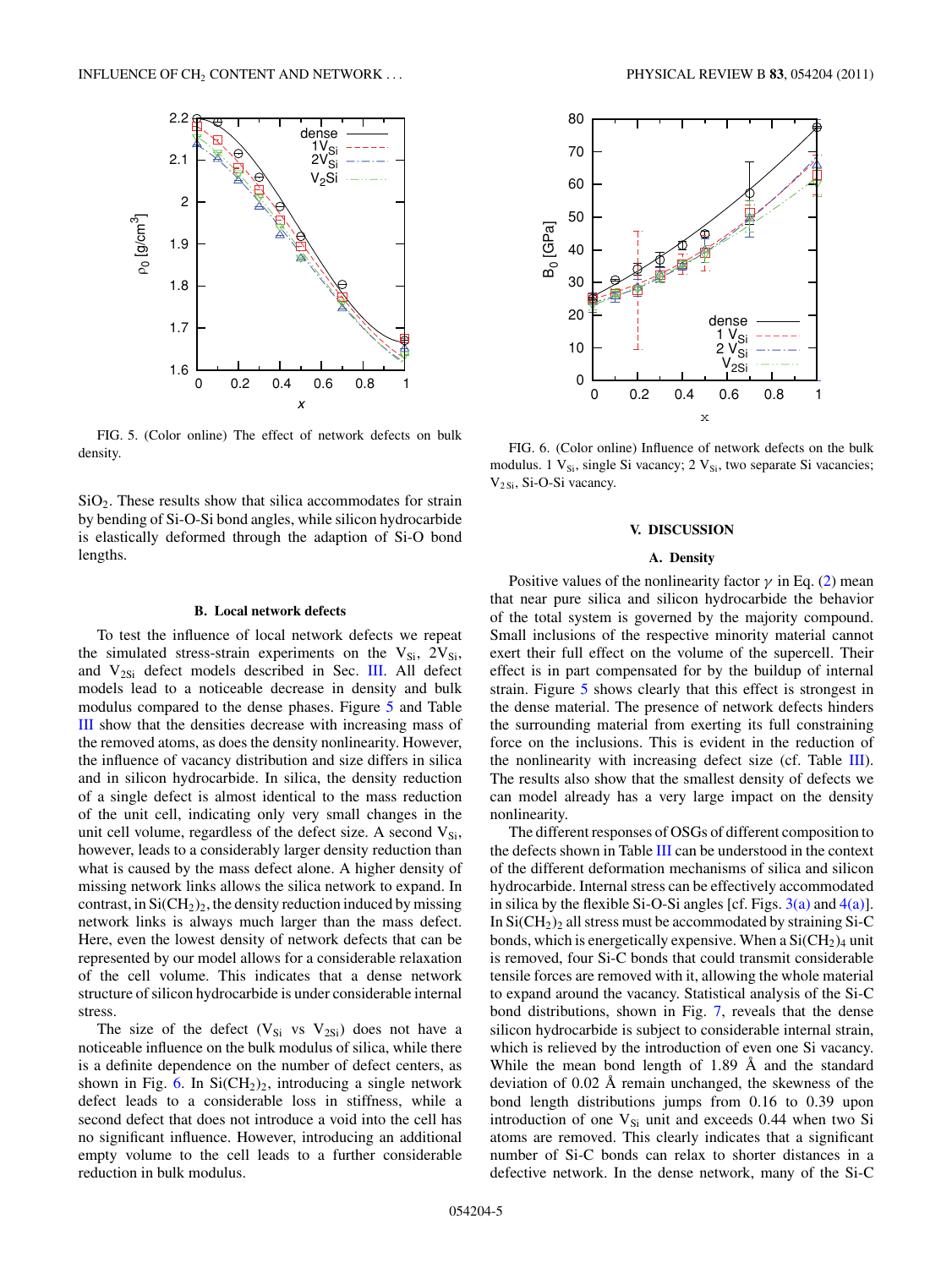<span id="page-5-0"></span>

| TABLE III. Density $\rho$ , density nonlinearity $\gamma$ , mass reduction $\delta m$ , and density reduction $\delta \rho$ by network defects for pure SiO <sub>2</sub> and Si(CH <sub>2</sub> ) <sub>2</sub> . |  |  |
|------------------------------------------------------------------------------------------------------------------------------------------------------------------------------------------------------------------|--|--|
| [Values are from fit of Eq. (2) shown in Fig. 5, not the average values at $x = 0$ or 1.]                                                                                                                        |  |  |

|            | SiO <sub>2</sub>            |      |                          | $Si(CH_2)$    |                             |                          |               |
|------------|-----------------------------|------|--------------------------|---------------|-----------------------------|--------------------------|---------------|
|            | $\rho$ (g/cm <sup>3</sup> ) |      | $\delta m$               | $\delta \rho$ | $\rho$ (g/cm <sup>3</sup> ) | $\delta m$               | $\delta \rho$ |
| Dense      | 2.20                        | 1.02 | $\overline{\phantom{m}}$ | -             | 1.67                        | $\overline{\phantom{m}}$ |               |
| $1 V_{Si}$ | 2.18                        | 0.51 | $-0.8\%$                 | $-0.9\%$      | 1.63                        | $-0.9\%$                 | $-2.4%$       |
| $2 V_{Si}$ | 2.14                        | 0.47 | $-1.7\%$                 | $-2.7\%$      | 1.62                        | $-1.8\%$                 | $-3.0%$       |
| $V_{2Si}$  | 2.16                        | 0.43 | $-1.6\%$                 | $-1.8\%$      | 1.61                        | $-1.4\%$                 | $-3.6%$       |

bonds are stretched due to the overly strong constraints by the very stiff Si and C *sp*<sup>3</sup> tetrahedra.

# **B. Elastic properties**

The nonlinearity behavior in the elastic properties differs qualitatively from that of the density. While in the densities the "majority phases" govern the overall behavior, the bulk modulus is always closer to the properties of the weaker material, in this case silica. The question arises of why the surrounding majority phase does not lower the influence of small inclusions, as is the case for the density.

The comparison between Figs. [3](#page-3-0) and [4](#page-3-0) clearly shows that the origin of stiffness (or flexibility) differs between silica and silicon hydrocarbide. The flexible -O- bond angles open a new deformation mechanism that is not available in the rigid  $Si(CH<sub>2</sub>)<sub>2</sub>$  network. Therefore, even small additions of such flexible links allow the network to accommodate strain while circumventing the unfavorable straining of Si-C bonds.

The presence of vacancy defects in the amorphous networks has a rather small effect on their overall properties. We attribute this mainly to the fact that the voids formed by single Si vacancies are almost completely filled by the terminating CH<sub>3</sub> groups, which hinders significant compression of the pore volumes. As can be seen in Fig. [6,](#page-4-0) the influence of the defects is much larger in  $SiCH<sub>2</sub>)<sub>2</sub>$  than in  $SiO<sub>2</sub>$ . This can be understood from the fact that a Si vacancy does not only remove bonds to



FIG. 7. (Color online) Comparison of the Si-C bond length histograms between dense and defective  $Si(CH<sub>2</sub>)<sub>2</sub>$ .

be strained but also acts as a hinge, similar to an oxygen in the silica network but with almost zero energy cost for bending. The stronger influence of the  $V_{2Si}$  defect in silicon hydrocarbide can be traced to the ability of the material to relax into the pore upon compression. In silica, this opportunity is always present, due to the larger interstitial volumes. These are mostly filled by the hydrogens of the methyl groups in  $SiCH<sub>2</sub>)<sub>2</sub>$ .

# **C. Comparison to finite-temperature molecular dynamics**

For a better comparison with experiment, we also performed finite-temperature molecular dynamics (MD) simulations on the same dense phase models, using the  $COMPASS^{23}$ force field. $24$  The results from these calculations are in good agreement with the static *ab initio* results. The trends in the composition dependence of density and elastic properties are confirmed in both simulations. However, two distinct differences are observed: silica is found to be stiffer in the MD simulations, while  $Si(CH<sub>2</sub>)<sub>2</sub>$  is found to be more flexible, and the composition dependence shows a distinct density peak and a nadir of stiffness in the force-field simulations at low hydrocarbon admixture. These differences can be traced in part to the finite-temperature effects present in the MD simulations. The pure materials have different thermal expansion coefficients and different temperature dependence in their elastic constants. In addition to this, there is a disagreement between the DFTB results and COMPASS on the stiffness of  $Si$ -(CH<sub>2</sub>)-Si angles: while they appear extremely stiff in our DFTB calculations [cf. Fig.  $4(a)$ ], they are somewhat flexible in the force field. This accounts for some of the reduction in the stiffness of the  $Si(CH<sub>2</sub>)<sub>2</sub>$  phase and also explains part of the initial loss of stiffness upon addition of small amounts of  $CH<sub>2</sub>$ , as additional deformation pathways are added to the network. At this time, it is unclear which of the two descriptions is more accurate. Experience shows that standard GGA tends to underestimate bulk moduli. Since the employed DFTB parametrization is fitted to GGA reference calculations,<sup>12</sup> the GGA reference results cannot be used to decide on this rather delicate detail.

#### **VI. SUMMARY AND OUTLOOK**

We have performed a comprehensive *ab initio* study of the influence of chemical composition and network defects on the density and bulk modulus of idealized, dense organosilicate glasses. Our results show that the transition between different mechanisms of deformation between Si-O-Si and Si-C-Si bonded materials leads to interesting nonlinearities of the mechanical properties with respect to C/O fraction in this class